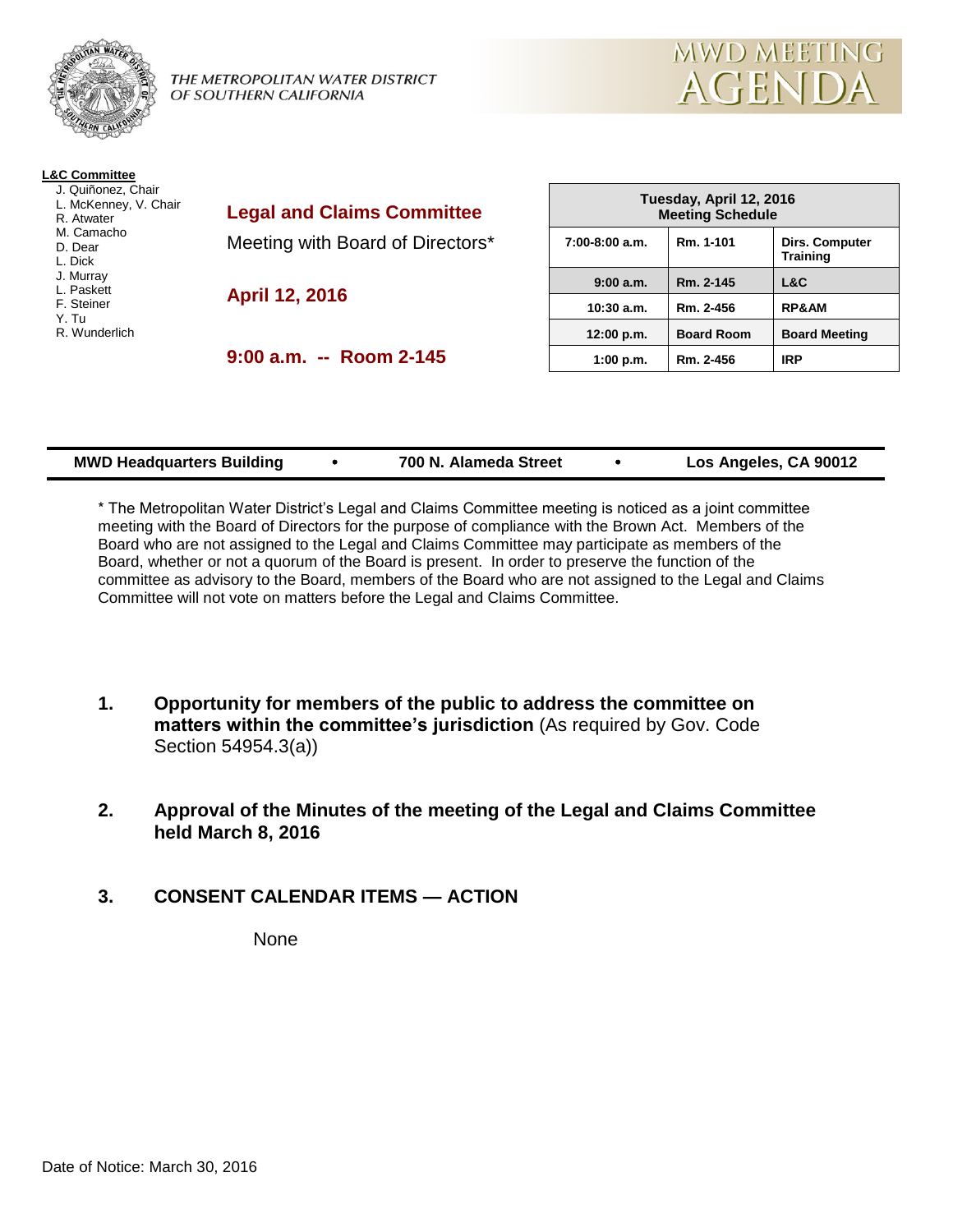# **4. OTHER BOARD ITEMS — ACTION**

8-3 Report on State Water Resources Control Board activities and authorize an increase in the amount payable under contract with Duane Morris LLP by \$100,000 to a maximum amount of \$200,000 in connection with the Department of Water Resources and United States Bureau of Reclamation's filing of a petition with the State Water Resources Control Board for an additional point of diversion on the Sacramento River as part of the California WaterFix/Bay Delta Conservation Plan. (L&C) **[Conference with legal counsel—existing litigation; to be heard in closed session pursuant to Gov. Code Section 54956.9(d)(1)]**

## **5. BOARD INFORMATION ITEMS**

None

## **6. COMMITTEE ITEMS**

- a. Report on *San Diego County Water Authority v. Metropolitan Water District of Southern California, et al.*, San Francisco County Superior Court Case Nos. CPF-10-510830 and CPF-12-512466, and CPF-14-514004 **[Conference with legal counsel—existing litigation; to be heard in closed session pursuant to Gov. Code Section 54956.9(d)(1)]**
- b. Report on *Delta Stewardship Council Cases*, Sacramento County Superior Court Case No. JCCP 4758 **[Conference with legal counsel—existing litigation; to be heard in closed session pursuant to Gov. Code Section 54956.9(d)(1)]**

## **7. MANAGEMENT REPORTS**

a. General Counsel's report of monthly activities

## **8. FOLLOW-UP ITEMS**

None

## **9. FUTURE AGENDA ITEMS**